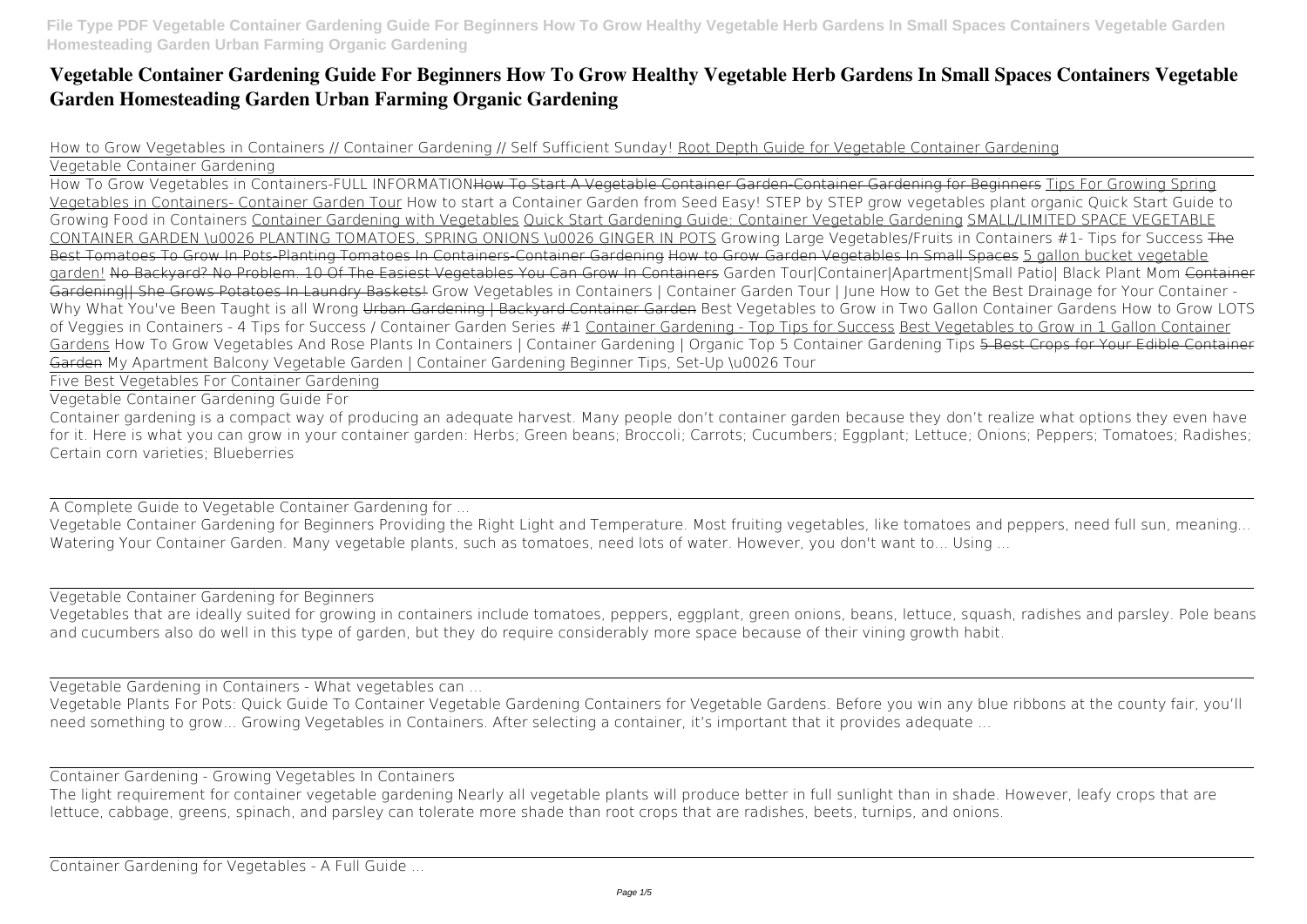Small vegetable containers – 6 to 10 inches. Small garden containers are ideal for vegetables that don't need much space; The best plants for small containers are Arugula, Lettuces, Spinach, Cabbage, Green onion, Radishes, and Carrots. List of easiest vegetables to grow in pots. Beans. There are two ways to approach growing beans in pots. You can choose a "bushy" variety of bean, which will grow happily in a pot without any extra support, or you can select to grow a climbing variety ...

DO NOT use soil from your garden in your container vegetable garden. It will simple compact in pots or planters and suffocate the plant. Use a good potting or planting mix. Pay attention to the sun and shade requirements of the vegetables you want to grow. We love container gardens on wheels, so that we can move them around to get maximum sun each day.

12 Brilliant Container Vegetable Gardening Ideas  $\prod$  The ...

Easy Vegetables to Grow in Pots/Containes - A Full Guide ...

Easy Container Gardening: Radishes (frankix/123rf.com) One of the quickest growing vegetables, radishes are perfect for growing in containers and are great companion plants for cucumbers. The small, red radishes can be produced in any pot, while the longer, white radishes do best in paint buckets or other similar containers.

17 Vegetables that You Can Grow in Pots and Containers The minimum size for a drainage hole is 1/2 inch in diameter for small or medium-sized pots. For larger sized containers, look for at least an inch in diameter. It is a total myth that by adding gravel, pot shards, or stones to the bottom of your container garden, you will increase drainage.

10 Container Garden Tips for Beginners - The Spruce GROW A VEGETABLE CONTAINER GARDEN -FAST N EASY WITH SIMPLE TIPSDAIZZ'S TIP:-Planting vegetables in containers is an excellent way of growing edible crops in ...

How To Grow Vegetables in Containers-FULL INFORMATION ...

This guide will walk you step-by-step through everything you need to know to start growing your own herbs, vegetables, and flowers in containers. (perfect for beginner and small space gardeners). For beginners looking to start gardening or those with only small patio spaces or yards to grow in, container gardening can be one of the best ways to garden, and you will be amazed by just how much you can really grow in containers!

The BEST Guide To Container Gardening (Everything You Need ...

Most vegetables need 6 to 8 hours of direct sun in order to thrive and produce well. Plants in containers need the best possible soil, aeration, and drainage for healthy root growth and optimum harvest. Do not use soil from the garden: It is too heavy, can become waterlogged, and brings disease and insects with it.

Container Gardening with Vegetables: Getting Started | The ...

Care Guide for Vegetables Watering is the most important thing to watch for in your vegetable container garden. So inspect your vegetables regularly to make sure the potting mix hasn't dried out. Check by sticking your finger in the soil; if it's dry, it's time to water to prevent the plants from wilting.

Growing Vegetables in Containers | Better Homes & Gardens Plastic pots are one of the most common containers used for container gardening. Plastic pots allow for more flexibility when planting and watering plants. They have tough sides, meaning wind and sun cannot dry out the soil as easily as it can in fabric pots. Using plastic pots for container gardening allows for customization of a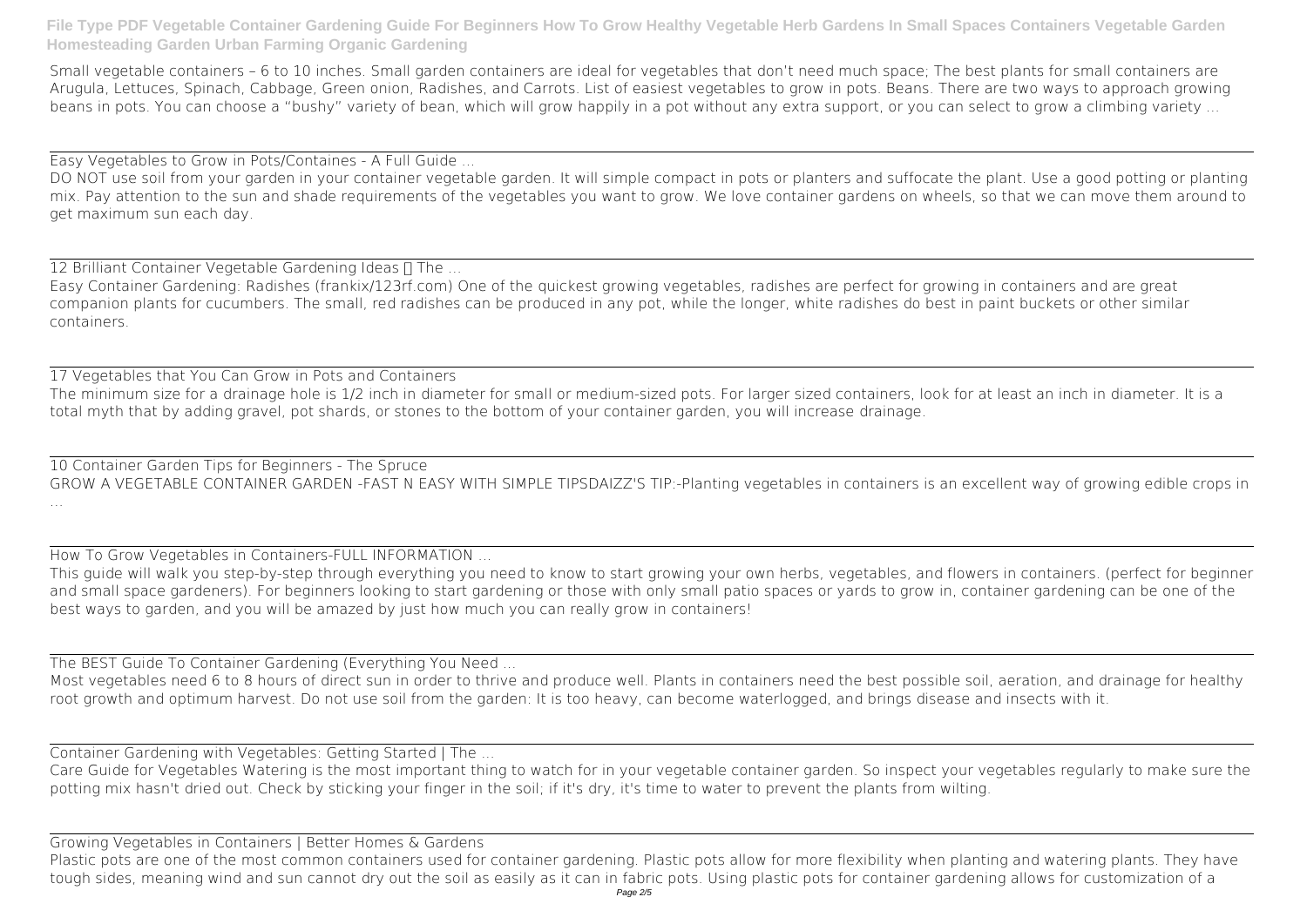garden.

The 9 Best Containers for Growing Vegetables – Do Not ...

vegetable container gardening: easy guide for growing your vegetables in a container even if you are a beginner. how to build a great system at home and improve your gardening skills [green, edward] on amazon.com. \*free\* shipping on qualifying offers. vegetable container gardening: easy guide for growing your vegetables in a container even if you are a beginner.

Create a Container Vegetable Garden that gives you a bountiful harvest of fresh homegrown vegetables and herbs in limited space and also looks appealing and aesthetic! 1. Grow Climbers and Vines Support climbing vegetables and vines and direct them upward with the help of a trellis or a cage or by any other way.

VEGETABLE CONTAINER GARDENING: EASY GUIDE FOR GROWING YOUR ... Pots and containers for growing vegetables and herbs on patios, balconies and roof tops must be large enough for the crop to mature. A container must hold the soil and moisture that deliver nutrients to growing plants allowing them to leaf, flower, and fruit. The pot must be large enough to accommodate the plant's roots.

Pot and Container Sizes for Growing Vegetable Crops ...

15 Stunning Container Vegetable Garden Design Ideas & Tips ...

The greatest challenge of container vegetable gardening is watering since soil dries out faster in pots than in the ground. A larger volume of soil won't dry out as quickly, so choose the largest gardening pot you can find. It's fine to mix compatible plants together in a single large planter.

How To Grow Vegetables in Containers-FULL INFORMATION<del>How To Start A Vegetable Container Garden Container Gardening for Beginners</del> Tips For Growing Spring Vegetables in Containers- Container Garden Tour **How to start a Container Garden from Seed Easy! STEP by STEP grow vegetables plant organic** *Quick Start Guide to Growing Food in Containers* Container Gardening with Vegetables Quick Start Gardening Guide: Container Vegetable Gardening SMALL/LIMITED SPACE VEGETABLE CONTAINER GARDEN \u0026 PLANTING TOMATOES, SPRING ONIONS \u0026 GINGER IN POTS Growing Large Vegetables/Fruits in Containers #1- Tips for Success The Best Tomatoes To Grow In Pots-Planting Tomatoes In Containers-Container Gardening How to Grow Garden Vegetables In Small Spaces 5 gallon bucket vegetable garden! No Backyard? No Problem. 10 Of The Easiest Vegetables You Can Grow In Containers **Garden Tour|Container|Apartment|Small Patio| Black Plant Mom** Container Gardening|| She Grows Potatoes In Laundry Baskets! *Grow Vegetables in Containers | Container Garden Tour | June* How to Get the Best Drainage for Your Container - Why What You've Been Taught is all Wrong Urban Gardening | Backyard Container Garden Best Vegetables to Grow in Two Gallon Container Gardens How to Grow LOTS *of Veggies in Containers - 4 Tips for Success / Container Garden Series #1* Container Gardening - Top Tips for Success Best Vegetables to Grow in 1 Gallon Container Gardens How To Grow Vegetables And Rose Plants In Containers | Container Gardening | Organic Top 5 Container Gardening Tips 5 Best Crops for Your Edible Container Garden *My Apartment Balcony Vegetable Garden | Container Gardening Beginner Tips, Set-Up \u0026 Tour*

*How to Grow Vegetables in Containers // Container Gardening // Self Sufficient Sunday!* Root Depth Guide for Vegetable Container Gardening Vegetable Container Gardening

Five Best Vegetables For Container Gardening

Vegetable Container Gardening Guide For

Container gardening is a compact way of producing an adequate harvest. Many people don't container garden because they don't realize what options they even have for it. Here is what you can grow in your container garden: Herbs; Green beans; Broccoli; Carrots; Cucumbers; Eggplant; Lettuce; Onions; Peppers; Tomatoes; Radishes; Certain corn varieties; Blueberries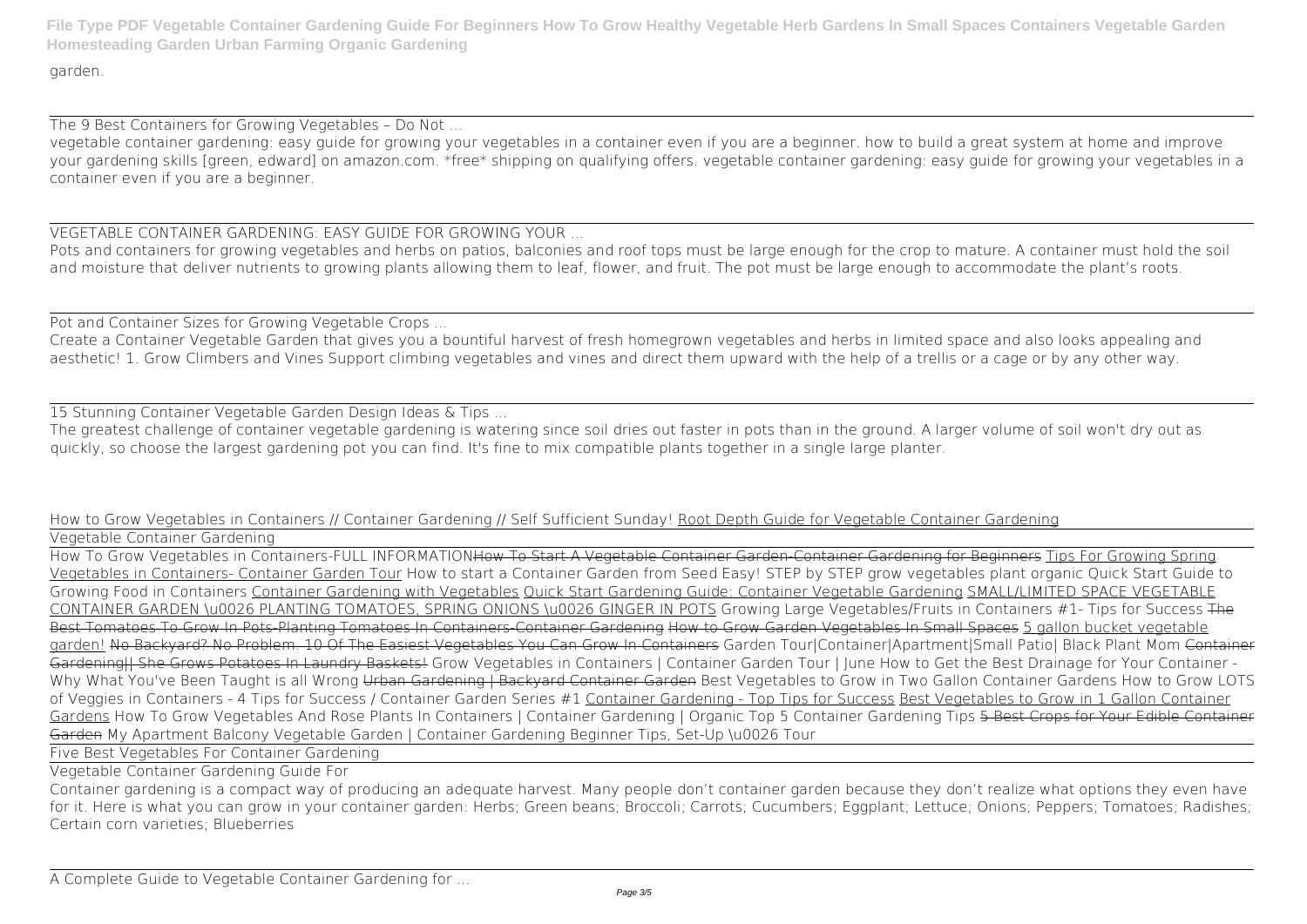Vegetable Container Gardening for Beginners Providing the Right Light and Temperature. Most fruiting vegetables, like tomatoes and peppers, need full sun, meaning... Watering Your Container Garden. Many vegetable plants, such as tomatoes, need lots of water. However, you don't want to... Using ...

Vegetable Container Gardening for Beginners

Vegetables that are ideally suited for growing in containers include tomatoes, peppers, eggplant, green onions, beans, lettuce, squash, radishes and parsley. Pole beans and cucumbers also do well in this type of garden, but they do require considerably more space because of their vining growth habit.

Small vegetable containers – 6 to 10 inches. Small garden containers are ideal for vegetables that don't need much space; The best plants for small containers are Arugula, Lettuces, Spinach, Cabbage, Green onion, Radishes, and Carrots. List of easiest vegetables to grow in pots. Beans. There are two ways to approach growing beans in pots. You can choose a "bushy" variety of bean, which will grow happily in a pot without any extra support, or you can select to grow a climbing variety ...

Vegetable Gardening in Containers - What vegetables can ...

Vegetable Plants For Pots: Quick Guide To Container Vegetable Gardening Containers for Vegetable Gardens. Before you win any blue ribbons at the county fair, you'll need something to grow... Growing Vegetables in Containers. After selecting a container, it's important that it provides adequate ...

DO NOT use soil from your garden in your container vegetable garden. It will simple compact in pots or planters and suffocate the plant. Use a good potting or planting mix. Pay attention to the sun and shade requirements of the vegetables you want to grow. We love container gardens on wheels, so that we can move them around to get maximum sun each day.

12 Brilliant Container Vegetable Gardening Ideas  $\prod$  The ...

Container Gardening - Growing Vegetables In Containers The light requirement for container vegetable gardening Nearly all vegetable plants will produce better in full sunlight than in shade. However, leafy crops that are lettuce, cabbage, greens, spinach, and parsley can tolerate more shade than root crops that are radishes, beets, turnips, and onions.

Container Gardening for Vegetables - A Full Guide ...

Easy Vegetables to Grow in Pots/Containes - A Full Guide ...

Easy Container Gardening: Radishes (frankix/123rf.com) One of the quickest growing vegetables, radishes are perfect for growing in containers and are great companion plants for cucumbers. The small, red radishes can be produced in any pot, while the longer, white radishes do best in paint buckets or other similar containers.

17 Vegetables that You Can Grow in Pots and Containers The minimum size for a drainage hole is 1/2 inch in diameter for small or medium-sized pots. For larger sized containers, look for at least an inch in diameter. It is a total myth that by adding gravel, pot shards, or stones to the bottom of your container garden, you will increase drainage.

10 Container Garden Tips for Beginners - The Spruce GROW A VEGETABLE CONTAINER GARDEN -FAST N EASY WITH SIMPLE TIPSDAIZZ'S TIP:-Planting vegetables in containers is an excellent way of growing edible crops in

...